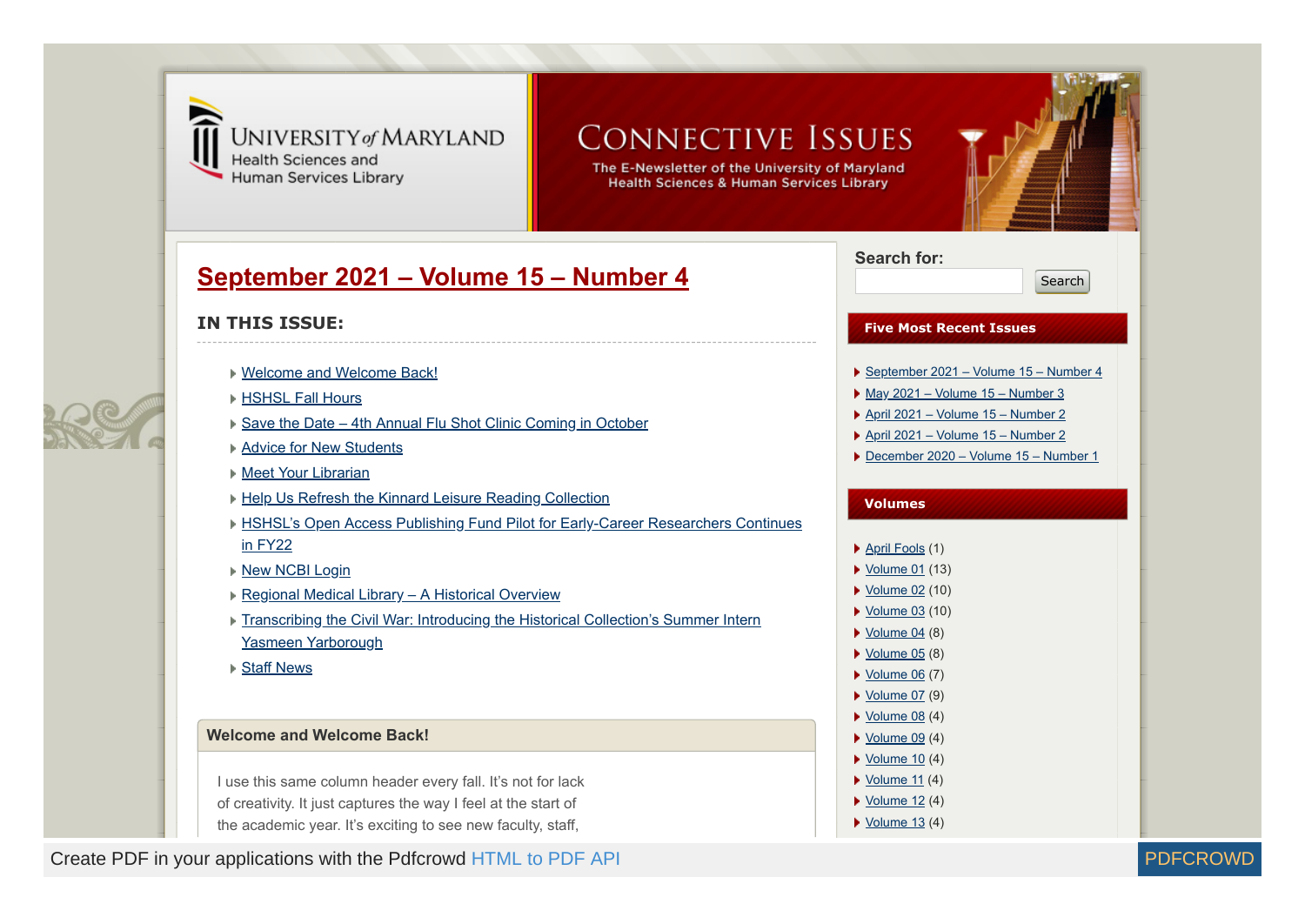and students. It is equally exciting to see old friends. This year is especially meaningful because we haven't seen each other in such a long time.

Even though the building was closed from March until September 2020, when we reopened with limited hours and services, the HSHSL hummed along. The HSHSL is much greater than its building. We quickly moved to online services, remote learning, distance consultations, and we continued to build our infrastructure, growing the [UMB Digital Archive](https://archive.hshsl.umaryland.edu/) and the [UMB Data Catalog](https://datacatalog.hshsl.umaryland.edu/).



**M.J. Tooey**, executive director

We introduced new services, such as contactless pickup, a website refresh, and a building headcount system. We applied for and were awarded Region 1 of the Network of the National Library of Medicine, and also the Network Web Services Office. The [regional office is a distinction we have held for over 35 years. \(See the Regional Medical](#page-7-1) Library article below for more information.) Our Historical Collections were used by researchers far and wide ... digitally. We launched our Center for Data and Bioinformation Services (CDABS) – a hub for data and bioinformation learning, services, [resources, and communication. In April, we launched Citizen Science: Gearing Up for](#page-4-0) Discovery, a MOOC aimed at building a citizen science community. And who can forget our outstanding [April Fool's edition of](https://www2.hshsl.umaryland.edu/newsletter/?p=2992) *Connective Issues*?

And now we are getting ready to develop our strategic plan for 2021-2026. We will be working with library staff, library users, our constituents, and many others to construct a plan that aligns with [UMB Themes](https://www.umaryland.edu/about-umb/strategic-plan/themes/) to promote the success of our communities. Stay tuned for announcements of a series of town halls for faculty, staff, and students.

An incredible year is behind us, and a busy one ahead! We look forward to engaging with everyone, wherever we find you – onsite, online, in the classroom or the lab ... wherever. We want to be where you are. Welcome and welcome back!

### <span id="page-1-0"></span>**HSHSL Fall Hours**

| $\triangleright$ Volume 14 (4)<br>$\triangleright$ Volume 15 (4)           |  |  |
|----------------------------------------------------------------------------|--|--|
| <b>The Archives</b>                                                        |  |  |
| The Archives<br>Select Month                                               |  |  |
| <b>Subscribe via E-mail</b>                                                |  |  |
| Enter your e-mail address and be notified when<br>a new issue is released! |  |  |
| Subscribe                                                                  |  |  |

We currently have email subscribers!

Create PDF in your applications with the Pdfcrowd [HTML to PDF API](https://pdfcrowd.com/doc/api/?ref=pdf) [PDFCROWD](https://pdfcrowd.com/?ref=pdf) AND THE RESERVENT OF THE RESERVENT OF THE RESERVENT OF THE RESERVENT OF THE RESERVENT OF THE RESERVENT OF THE RESERVENT OF THE RESERVENT OF THE RES

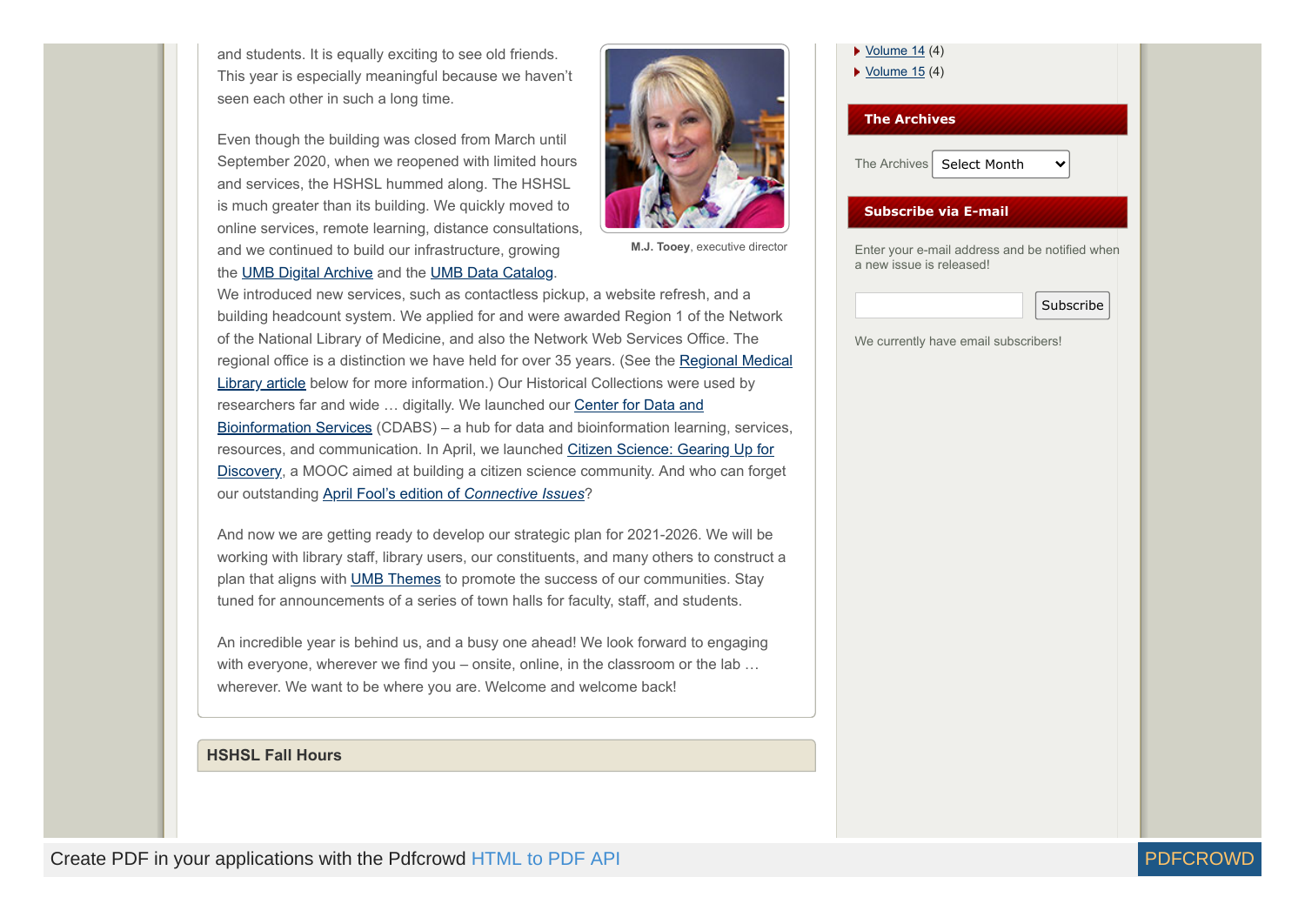

#### **September 7 – November 30, 2021**

Library services and access to classrooms begin at 8:00 a.m. From 6:00 a.m. to 8:00 a.m., Monday through Friday, enter the HSHSL through the SMC Campus Center.

#### **Regular Semester Hours**

| Monday - Thursday | $6:00$ a.m. $-11:00$ p.m. |
|-------------------|---------------------------|
| Friday            | $6:00$ a.m. $-8:00$ p.m.  |
| Saturday          | $8:00$ a.m. $-8:00$ p.m.  |
| Sunday            | $8:00$ a.m. $-10:00$ p.m. |

#### **Exceptions to Regular Hours**

Thanksgiving Holiday | November 25 – 26 | Closed

#### **Policies**

The Library is open to UMB students, faculty, staff with UMB One Cards; faculty, staff, and students with current University System of Maryland campus IDs; and hospital staff with UMMC IDs. All visitors must have a photo ID and follow [UMB COVID guidelines](https://www.umaryland.edu/coronavirus/). Visitors may not enter after 8:00 p.m.

<span id="page-2-0"></span>**Save the Date – 4th Annual Flu Shot Clinic Coming in October**

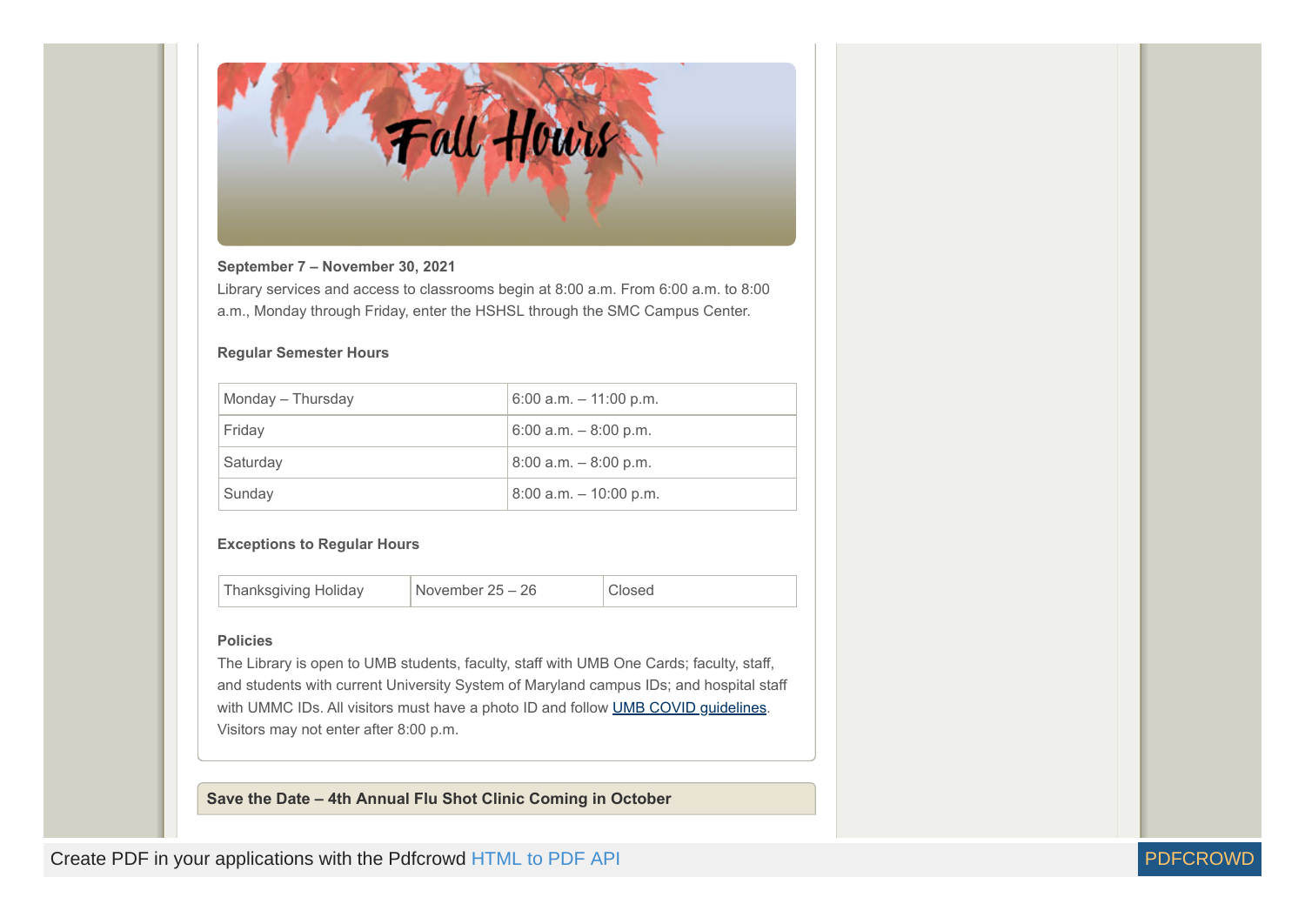After three successful years, the flu shot clinic is returning to the HSHSL on Tuesday, October 19, 9 a.m. to noon and Wednesday, October 20, noon to 4 p.m. Once again, the HSHSL is partnering with the School of Pharmacy and Walgreens to offer flu shots to members of the campus community.

Details on appointment times and sign-ups are forthcoming, so keep an eye out for announcements in [The Elm,](https://elm.umaryland.edu/) and on the [HSHSL Updates](https://www2.hshsl.umaryland.edu/hslupdates) blog and social media.

<span id="page-3-0"></span>

The HSHSL is here for you! Do not hesitate to ask for help at the Information Services desk; you are not interrupting us, we are here to provide assistance. You can also reach us by phone at 410-706-7996, or by [email](mailto:hshsl@umaryland.edu) or [chat](https://answers.hshsl.umaryland.edu/).



1. **How do I print?** Follow these [instructions](https://www.hshsl.umaryland.edu/services/publiccomputing.cfm).

2. **How do I order a book or article the library does not own?** Use our [interlibrary loan service.](https://www.docdel.umaryland.edu/) It is free for students.

3. **How do I meet with a librarian about my assignment or research?** Request a [consultation](https://www.hshsl.umaryland.edu/research/consultations.cfm).

4. **How do I reserve a study room?** Follow the instructions on the [reservations](https://cal.hshsl.umaryland.edu/booking/studyrooms) page.





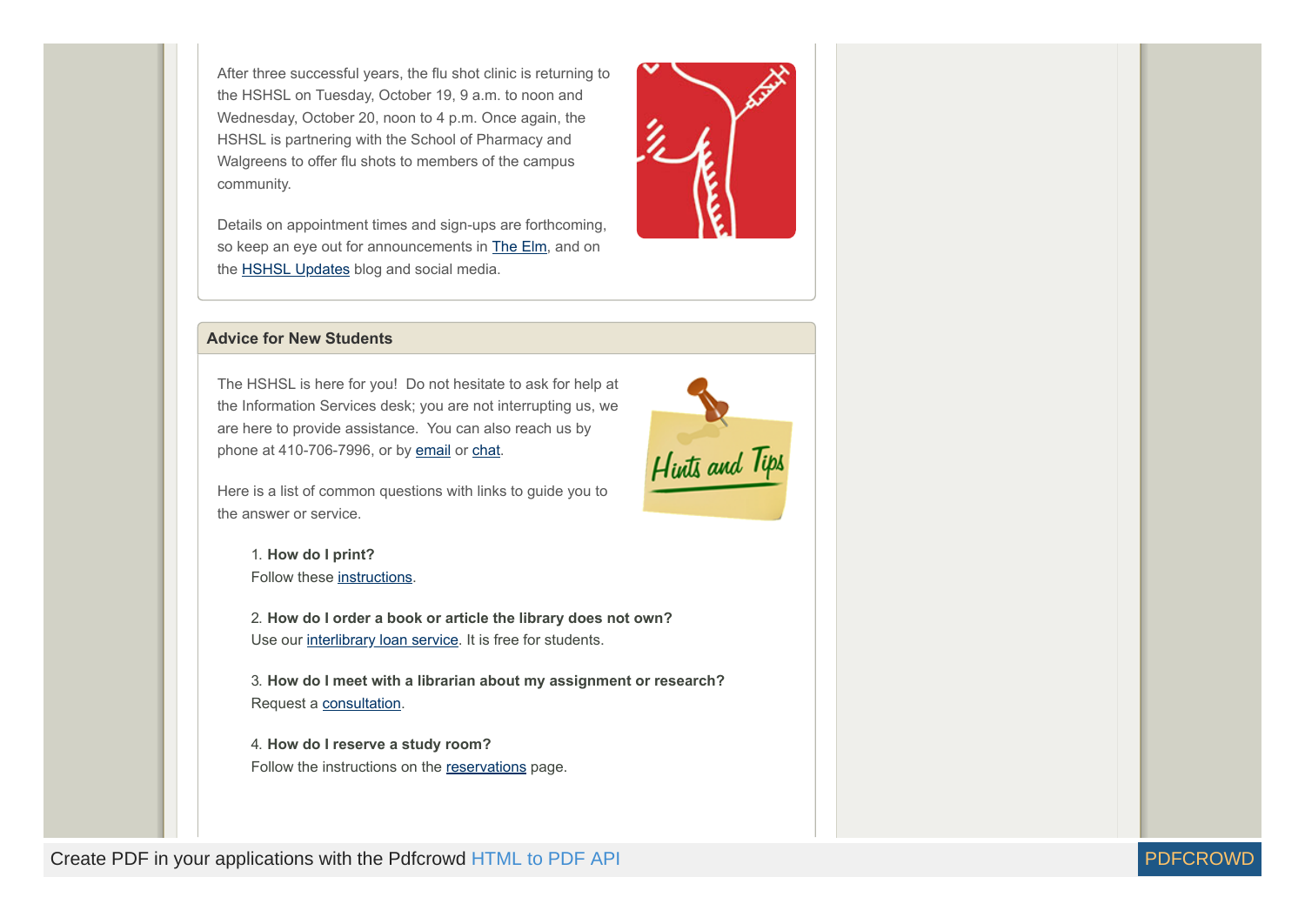5. **How do I get help with citation managers?** You can request a [consultation,](https://www.hshsl.umaryland.edu/research/consultations.cfm) attend a [workshop](https://www2.hshsl.umaryland.edu/hshsl/workshops/) or review the citation manager subject quide.

6. **How do I request a poster to be printed?** Fill out this [form](https://www2.hshsl.umaryland.edu/poster/).

7. **How do I correctly size my poster?** Instructions are [here.](https://guides.hshsl.umaryland.edu/posterprinting/size)

8. **How do I search the Library's books and journals?** You can use the [OneSearch](https://www.hshsl.umaryland.edu/) box located on our homepage, or check the Library's [catalog.](https://catalog.umd.edu/)

9. **How do I log in to the Library from off campus?** Look for the blue "Off-Campus Access" button in the upper-right corner of our [homepage](https://www.hshsl.umaryland.edu/) and use your UMID and password to log in.

Do you have a question that has not been addressed here? Contact us directly or check the [Ask Us](https://answers.hshsl.umaryland.edu/)! database of questions – your answer may already be there!

#### <span id="page-4-0"></span>**Meet Your Librarian**

Each school has a dedicated librarian who collaborates with students, faculty, and staff and provides expert services in locating evidence for class assignments and patient care, literature searching, publication planning, and research impact.

**What your librarian can do for you**

Consult with you to assist with literature searching and research

Collaborate on comprehensive literature searches for systematic reviews

Gather data to measure your individual, group, or departmental research impact

▶ Teach citation management using EndNote, Zotero, and other systems

Create PDF in your applications with the Pdfcrowd [HTML to PDF API](https://pdfcrowd.com/doc/api/?ref=pdf) [PDFCROWD](https://pdfcrowd.com/?ref=pdf) AT ALL THE POST OF A PIDEO AT A PUBLICATE PDFCROWD AT A PUBLICATE OF A PIDEO AT A PUBLICATE OF A PUBLICATE OF A PUBLICATE OF A PUBLICATE OF A PUBLI

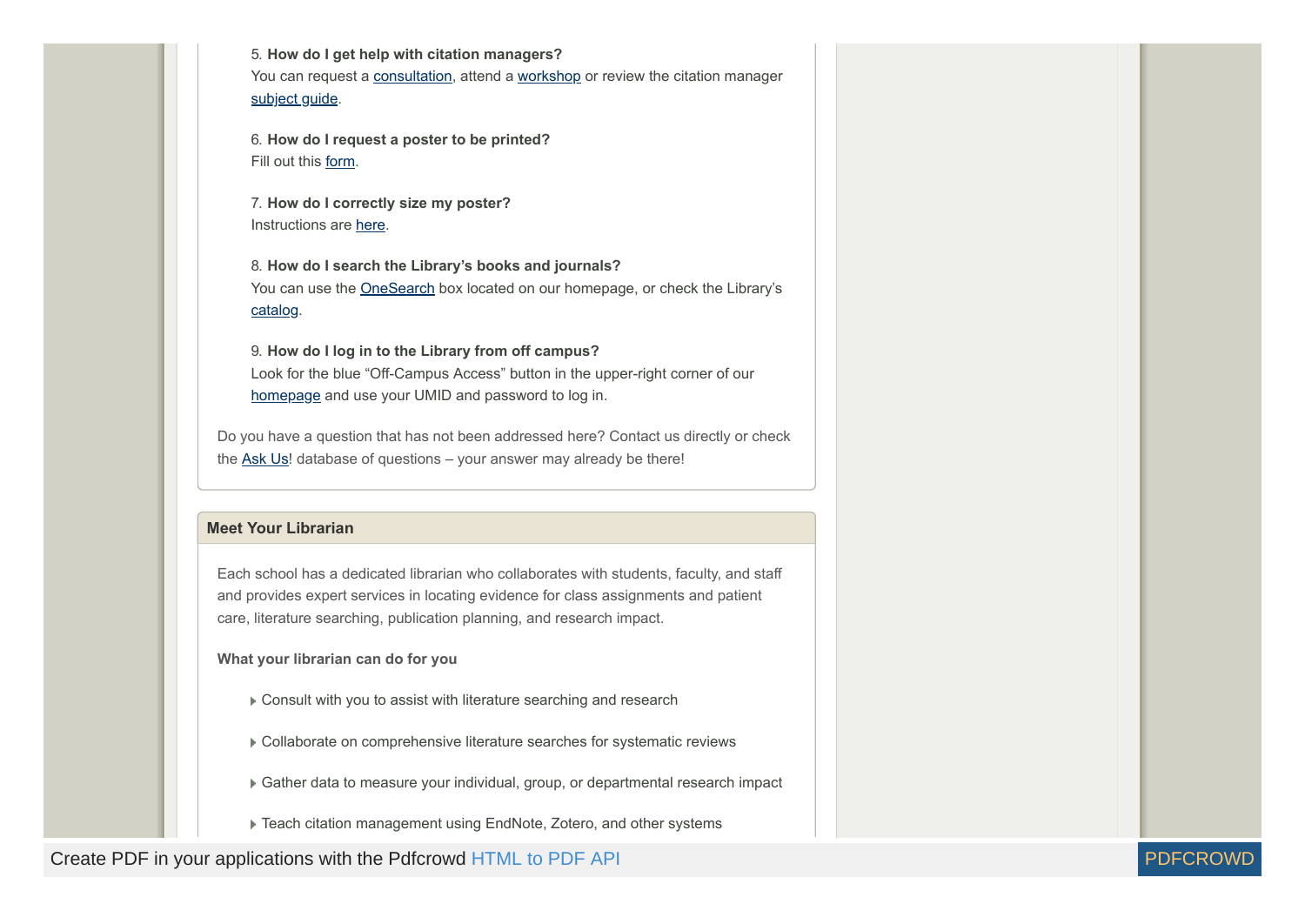**■ ...and much more! Visit [Help With Your Research](https://www.hshsl.umaryland.edu/services/researchservices.cfm#Assistance) on our website to see all the** ways librarians can support your research, teaching, and class projects.

To contact the librarian for your school, visit our [Professional Expertise](https://www.hshsl.umaryland.edu/assistance/expertise.cfm) page.

#### <span id="page-5-0"></span>**Help Us Refresh the Kinnard Leisure Reading Collection**



#### **What is the Collection?**

Dr. William J. Kinnard, Jr., a former professor, dean of the School of Pharmacy, and acting president of the University, believed faculty, staff, and students needed a way to relax their brains. This led him to establish the Kinnard Leisure Reading Collection in 2003. Thanks to the generous ongoing donation of Dr. and Mrs. Kinnard, the HSHSL provides a variety of popular magazines and a small selection of circulating fiction and non-fiction books. The collection is located on the first floor of the Library, in the bookcases under the staircase.

#### **Why a Refresh?**

Since the beginning of the COVID-19 pandemic, the collection has been unavailable and stagnant. It needs you to help bring it back to life.

Create PDF in your applications with the Pdfcrowd [HTML to PDF API](https://pdfcrowd.com/doc/api/?ref=pdf) PDF API [PDFCROWD](https://pdfcrowd.com/?ref=pdf) AT A RESERVENT OF A RESERVENT OF A RESERVENT OF A RESERVENT OF A RESERVENT OF A RESERVENT OF A RESERVENT OF A RESERVENT OF A RESERVENT OF A

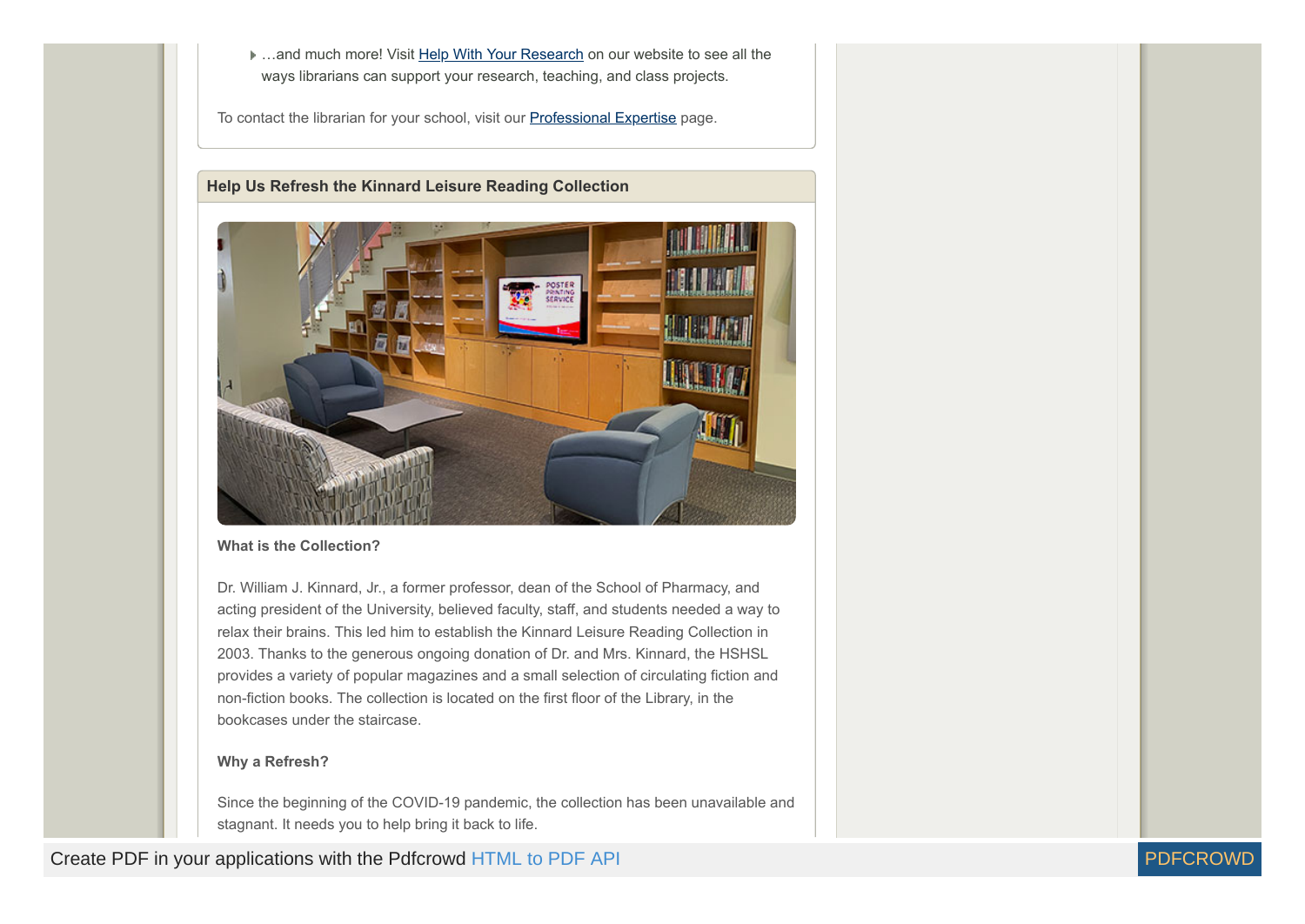#### **How You Can Help!**

Is there a recent popular book you've read or a magazine you think the UMB community [would enjoy? Is there a title you've heard about and would like to read? If so, please let](https://umaryland.az1.qualtrics.com/jfe/form/SV_cNmzfMKvsbdvyHI) us know and we will try to obtain it for the Kinnard collection.

*Please note: The Kinnard collection consists of books leased from a service. Not all titles may be available.*

<span id="page-6-0"></span>**HSHSL's Open Access Publishing Fund Pilot for Early-Career Researchers Continues in FY22**



In FY21, the HSHSL was able to secure funding to support a pilot project to reimburse early-career researchers for half of the cost of article publishing fees in open access journals. The pilot was successful, with seventeen awards being made to representatives from all of the schools the HSHSL supports.

The Library has secured funds to continue the pilot into FY22. Please remember that funding is limited and will be awarded to every applicant who meets the criteria until it is all expended.

For more information and to apply, please visit the **HSHSL's APC page**.

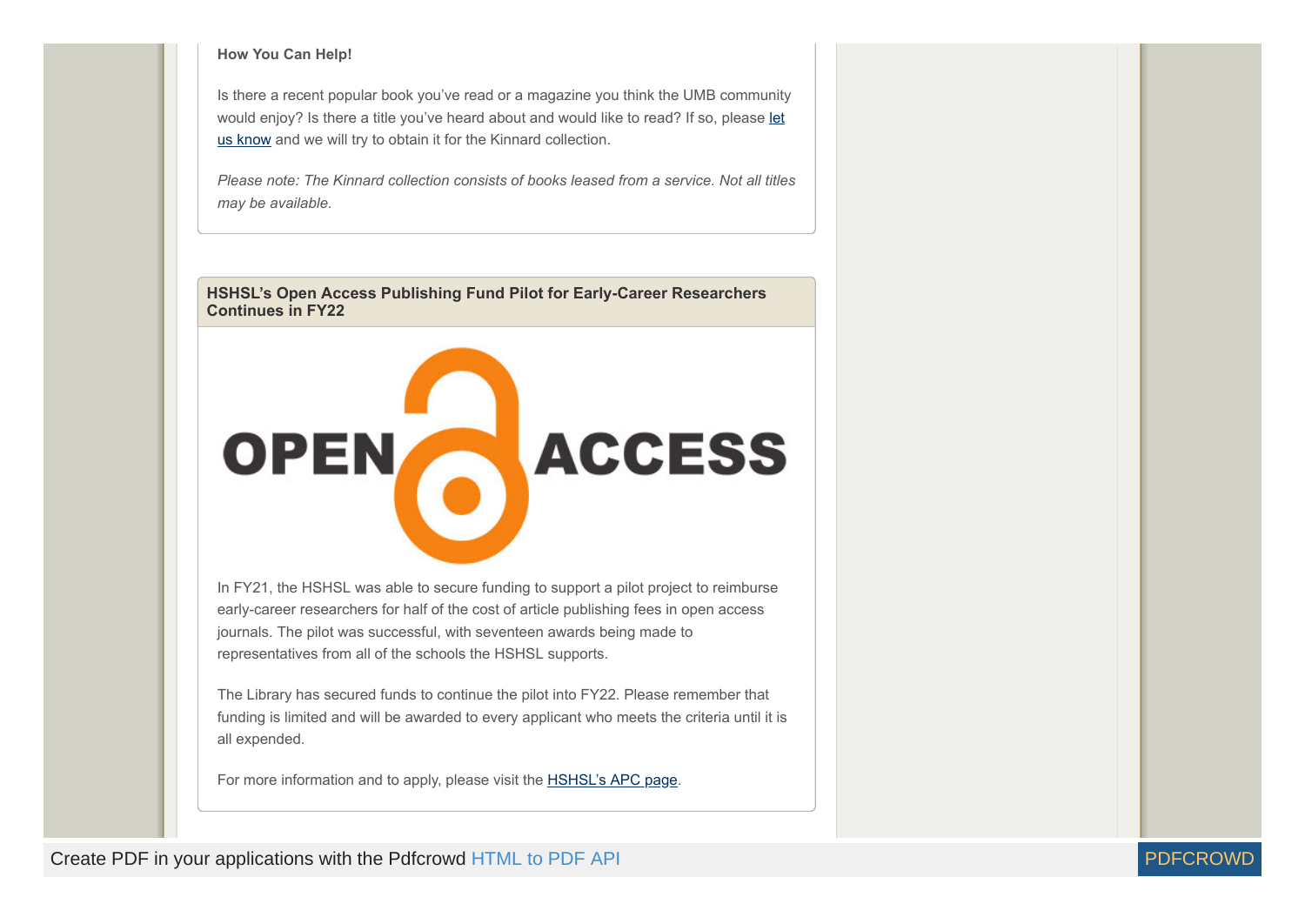# <span id="page-7-0"></span>**New NCBI Login**

If you currently use an NCBI account to access MyNCBI, SciENCV, or My Bibliography, you will need to update your credentials next time you log in. Instead of using your NCBI user name and password, you will instead link your account to a third-party login. NCBI has provided [instructions](https://ncbiinsights.ncbi.nlm.nih.gov/ncbi-login-retirement-faqs/#linking-3rd) for logging in with your NCBI account and linking a new login.

These new logins can include an eRA Commons account, a Google account, or your UMB email address. To use your umaryland.edu email address, choose "more login options" and type "University of Maryland". You'll then use your UMID and password.

If you need assistance with this process, you can read NCBI's [FAQ page](https://ncbiinsights.ncbi.nlm.nih.gov/ncbi-login-retirement-faqs/) or contact the HSHSL at [hshsl@umaryland.edu](mailto:hshsl@umaryland.edu).

| Log in             |                       |  |
|--------------------|-----------------------|--|
| ΩÑ,                | eRA Commons           |  |
| G                  | <b>Google Account</b> |  |
| ID)                | ORCID                 |  |
| ٠                  | Login.gov             |  |
|                    | Microsoft             |  |
| ß                  | Facebook              |  |
| $\ket{\mathbf{m}}$ | <b>NIH Account</b>    |  |
| a                  | <b>NCBI Account</b>   |  |
| more login options |                       |  |

#### <span id="page-7-1"></span>**Regional Medical Library – A Historical Overview**



National Library of Medicine Network of the National Library of Medicine

In our [May Issue](https://www2.hshsl.umaryland.edu/newsletter/?p=3081#01), we shared the news of the HSHSL's selection as the 2021-2026 Regional Medical Library (RML) for Region 1 of the Network of the National Library of Medicine (NNLM). This accomplishment marks over 35 years of service to the region's health information community, an achievement made even more monumental by a

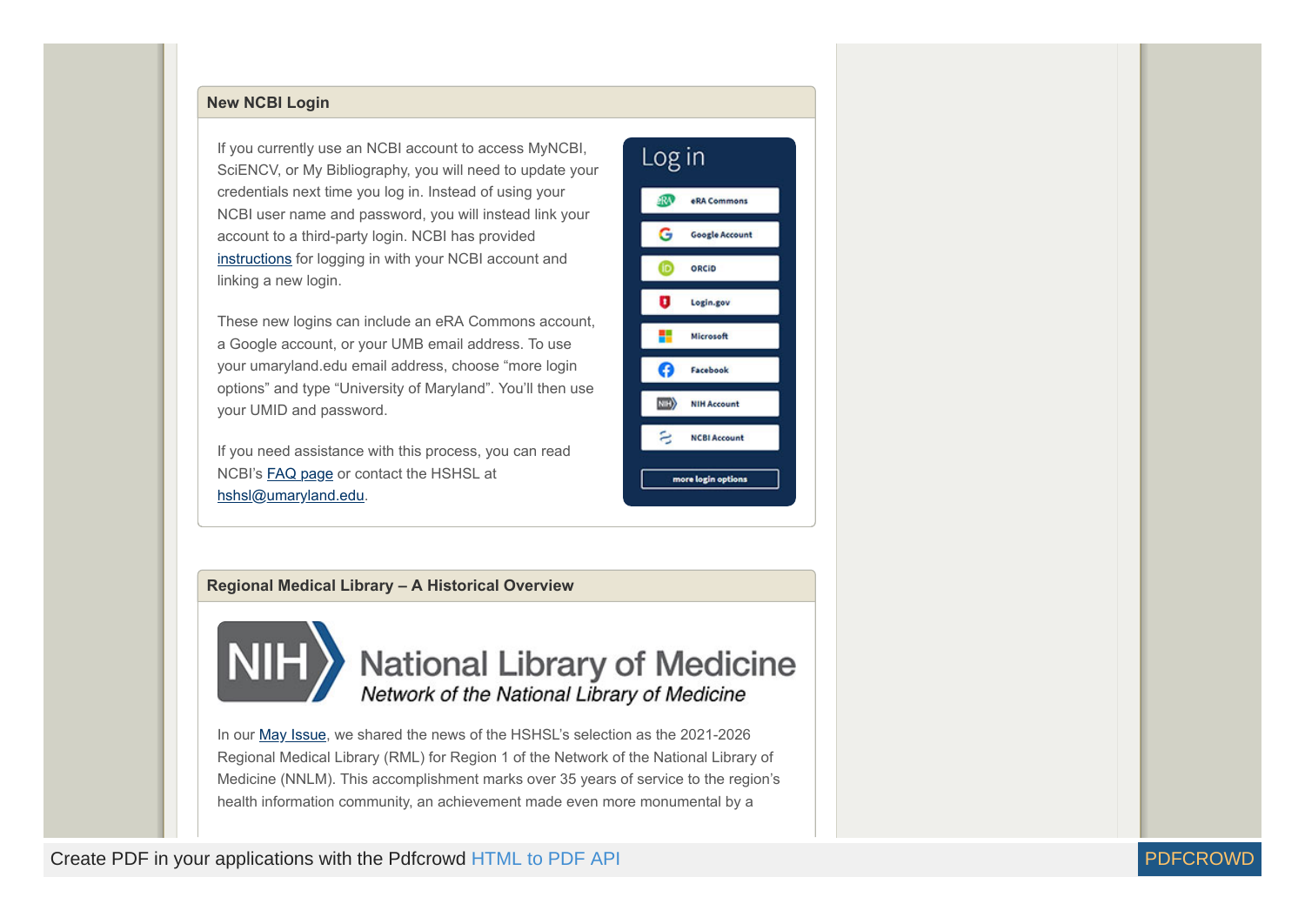Network reorganization that put the HSHSL into competition with two impressive institutions.

While the reorganization brought change and challenge, this 2021 realignment is just the latest for the NNLM – a program that, in its more than 50 years of operation, has constantly shifted to reflect changes in the information landscape. Today's Network has its roots in the 1965 Medical Library Assistance Act (MLAA). After World War II, as funding for medical school libraries failed to keep pace with funding for medical research and education, the National Library of Medicine (NLM) took interest in awarding grants to improve the provision of biomedical information. The NLM's Board of Regents contracted Harold Bloomquist, assistant librarian of Harvard University School of Medicine and Public Health, to conduct a study on the state of US medical school libraries. The study revealed the inadequacy of the libraries and proposed a regional resource library model to fill the gaps. The regional resource library would "[bear] the responsibility for collecting materials in depth" and "make its resources and services available to a broad geographic area. "

With funding from the MLAA, eleven original regions were born out of existing relationships and collaborations between medical libraries.

Continue Reading

**…**

<span id="page-8-0"></span>**Transcribing the Civil War: Introducing the Historical Collection's Summer Intern Yasmeen Yarborough**

This summer, the Historical Collections Department hosted high-school student Yasmeen Yarborough as a virtual intern. Yasmeen is a junior at the McDonogh School in Owings Mills, MD. The internship was facilitated by Dr. Roger J. Ward, interim provost,

Create PDF in your applications with the Pdfcrowd [HTML to PDF API](https://pdfcrowd.com/doc/api/?ref=pdf) [PDFCROWD](https://pdfcrowd.com/?ref=pdf) AND THE RESERVENT OF THE RESERVENT OF THE PDFCROWD AT A RESERVENT OF THE POST OF THE POST OF THE POST OF THE POST OF THE POST OF THE POST OF THE PO

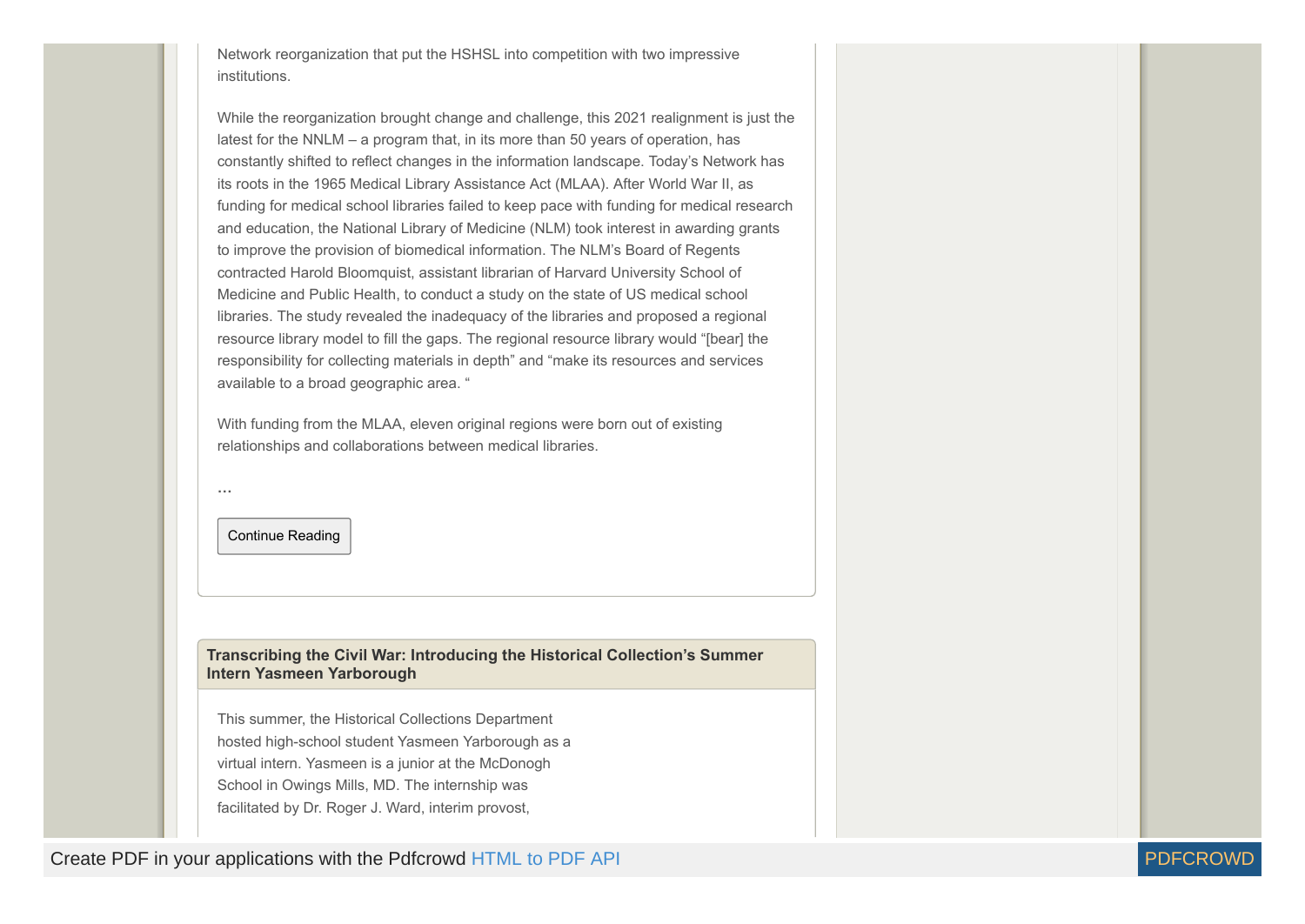executive vice president, dean of the Graduate School – and Yasmeen's basketball coach. Dr. Ward reached out to the Library in the hopes of finding a project that would allow Yasmeen to gain valuable professional experience.

Given a list of projects to choose from, Yasmeen decided to work with the newly digitized [Civil War letters](https://archive.hshsl.umaryland.edu/handle/10713/16377) of Dr. Eugene F. Cordell (UMSOM Class of 1868) and his family. The letters, dating from 1860 to 1865, address life as a Confederate Army soldier and



**Yasmeen Yarborough**

prisoner of war during the American Civil War. The goal of the project is to make these materials easily searchable and accessible through the [UMB Digital Archive](https://archive.hshsl.umaryland.edu/). Throughout this process, Yasmeen has enjoyed reading the letters and relating to the family. She finds the dramatic tone of Cordell's letters to his mother moving, entertaining, and at times humorous.

Continue Reading

#### <span id="page-9-0"></span>**Staff News**

**…**

## **Posters & Presentations**

**Vickie Campbell** and **Na Lin, MLS**, presented a poster "Resource Sharing During the Time of COVID: Challenges and Solutions" at the Towson Conference for Academic Libraries on July 28.

**Brian Zelip, MSLIS, MA,** presented as a panelist on "Developing Communities of Practice From MIRA" at the annual Makerspaces for Innovation and Research in Academics (MIRA) conference in July.

Create PDF in your applications with the Pdfcrowd [HTML to PDF API](https://pdfcrowd.com/doc/api/?ref=pdf) [PDFCROWD](https://pdfcrowd.com/?ref=pdf) AND THE RESERVENT OF THE RESERVENT OF THE PDFCROWD AT A RESERVENT OF THE POST OF THE POST OF THE POST OF THE POST OF THE POST OF THE POST OF THE PO